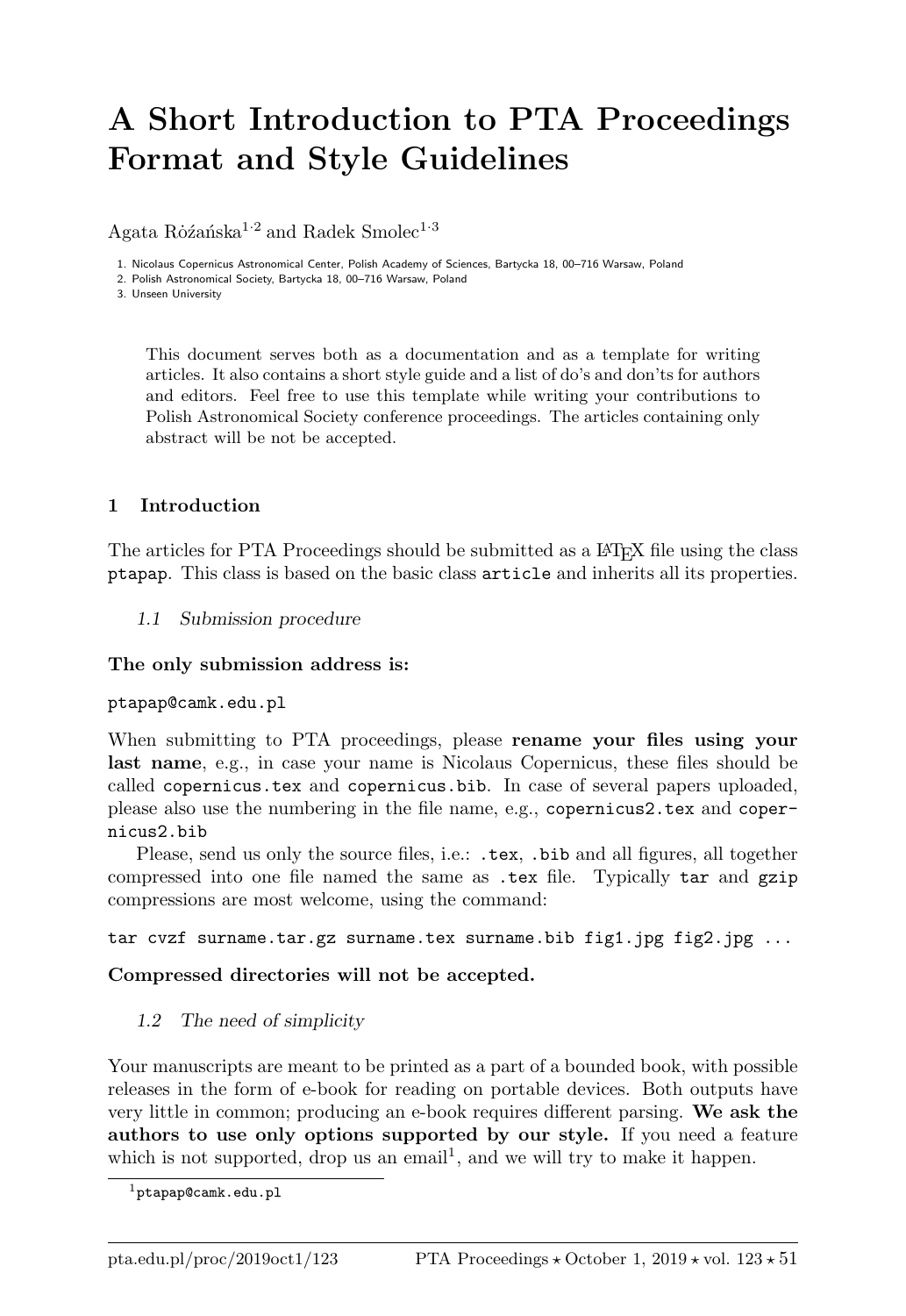

Fig. 1: The graphics is usually full width. Ah, splendid times doing science stuff in the early Renaissance...

## 2 Using the class

Use this file (pta4authors.tex) as a base of your own manuscript.

Every manuscript needs at least one author, a title and \maketitle command as the first typesetting command after the \begin{document}. The quite minimal example:

```
\documentclass{ptapap}
\author{First Last}[CAMK]
\author{Second Author}[CAMK, PTA]
\affil[CAMK]{Nicolaus Copernicus...}
\affil[PTA]{Polish Astronomical Society...}
\begin{document}
\maketitle
\begin{abstract}
  put your abstract text here...
\end{abstract}
\section{Introduction}
your text here
\end{document}
```
The class itself loads most common LATEX packages including graphicx and bibliography.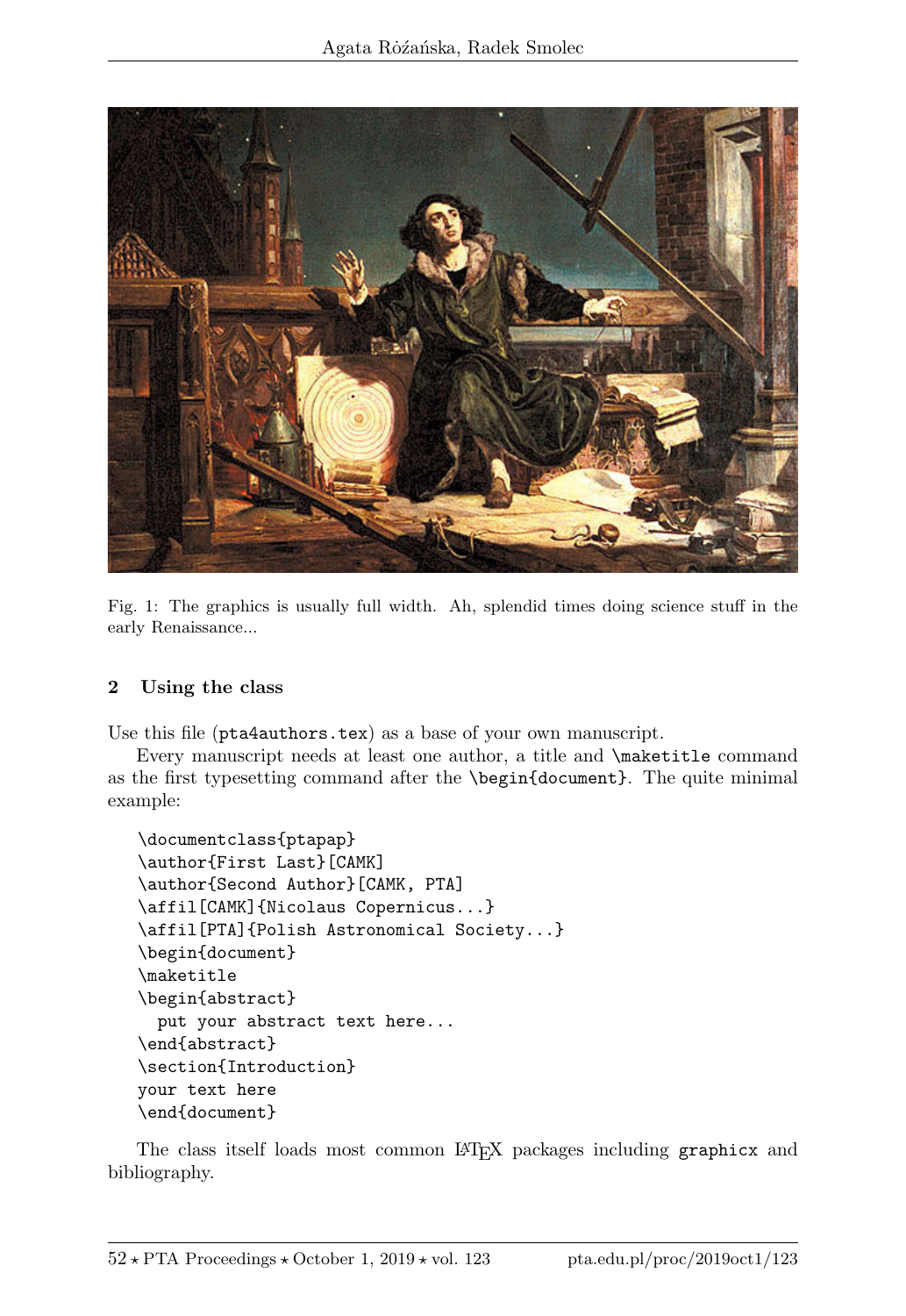# 3 Using equations

The LATEX is specially devoted to edit state of art mathematical equations. Please, use only simple equations in the main body of the paper, using \$eq\$. More complicated equations should be separated from the main text and properly labeled. For example, single Eq. 1 may be typeset using:

```
\begin{equation}
\frac{1}{\nu} \frac{\partial(\nu < \upsilon_{\rm z}^{2}})}{\partial z} =- \frac{\partial \Phi}{\partial z},
\label{eq1}
\end{equation}
```
which generates:

$$
\frac{1}{\nu} \frac{\partial(\nu < v_{\rm z}^2 \gt) }{\partial z} = -\frac{\partial \Phi}{\partial z},\tag{1}
$$

nevertheless, a more complex equation may be written as arrays in the following way:

$$
\alpha_{\rm B}\Omega P_{\rm tot} = \frac{dF_{\rm mag}}{dz} + \mathcal{H}_{\rm rec} + \mathcal{H}_{\rm mag}
$$
  
= 
$$
\frac{d}{dz}(2P_{\rm mag}v_{\rm B}) + \left(2\xi\Omega P_{\rm mag} - v_{\rm B}\frac{dP_{\rm mag}}{dz}\right).
$$
 (2)

The arrays are placed inside \begin{align} and \end{align} environment. The first line of the Eq. 2 is not numbered by typing **\nonumber** on the end of line.

Some mathematical formulas require to use additional LATEX packages, which can be added to this manuscript as follows:

## \documentclass{ptapap} \usepackage{amsmath}

on the top of this manuscript.

# 4 Using graphics

Unless it is necessary otherwise, all graphics should be placed in figures floats, i.e. separated from the main text. For instance, the Fig. 1 was typeset using:

```
\begin{figure}
\includegraphics[width=\textwidth]{fig1}
\caption{The graphics is usually full width.
Ah, splendid times doing science stuff in the early Renaissance...}
\label{fig:1}
\end{figure}
```
and then you can reference its number in text using  $\ref{fig:1}$ . The  $\label{ref:1}$ statement must be placed after the \caption statement. Otherwise you can get wrong reference numbers. This is a bug/feature in  $L^2T$ <sub>EX</sub> and we cannot do much about it except placing this warning.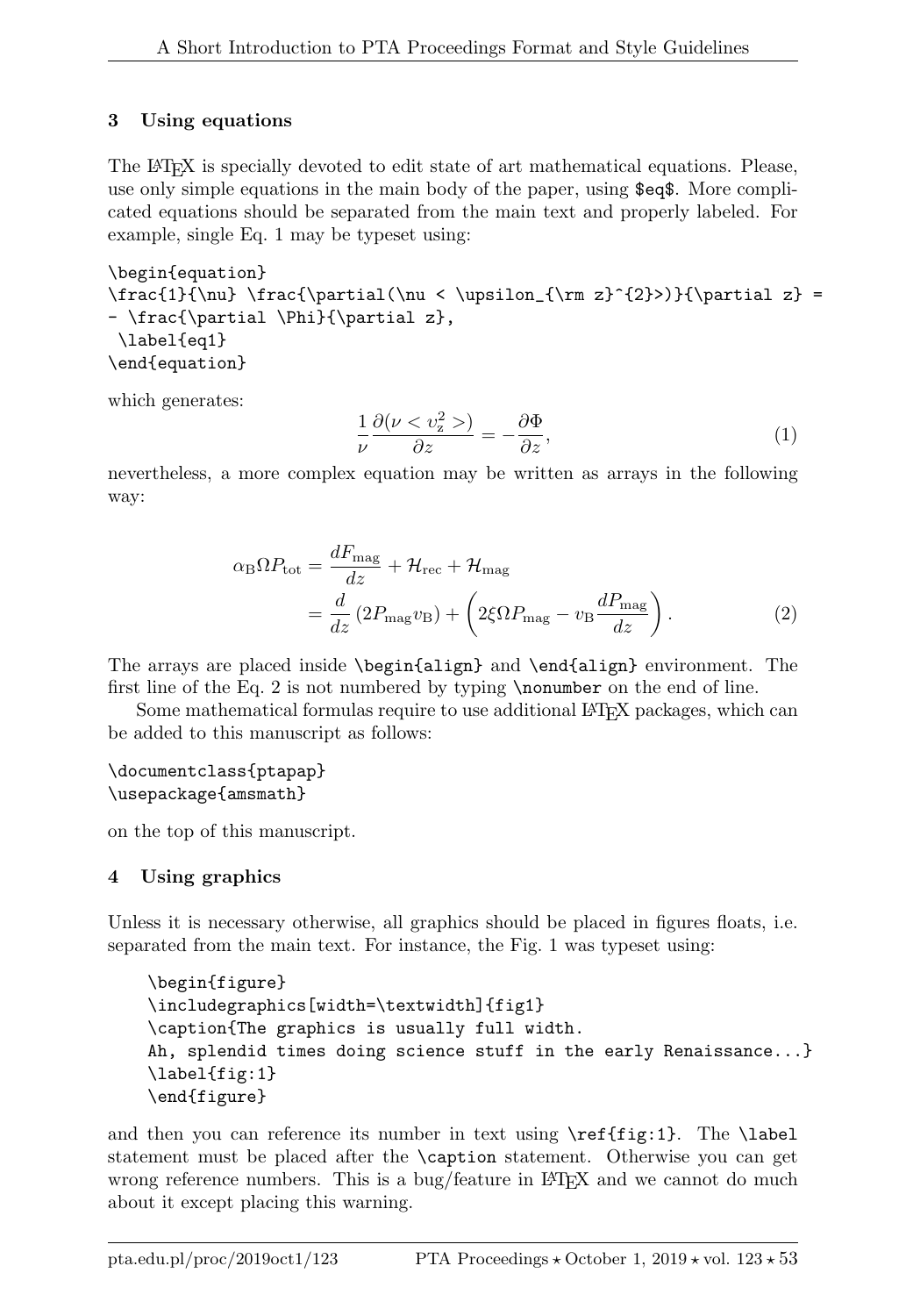



Fig. 2: Dapper young Nicolaus we all know and adore.

Fig. 3: Time makes a fool of us all, eh?

It is up to you whether you use EPS graphics and use the dvi version of your  $E\rightarrow X$ , or use pdflatex. Unfortunately dvi/dvips version of  $E\rightarrow X$  cannot deal with pdf (only eps files), while pdflatex deals with pdf, png and jpg files, while it fails at pure eps files. If you need to include such files we recommend using pdflatex instead of plain latex. The rule of thumb is: keep conversion of graphic files to necessary minimum, stick to vector graphics if possible for best print results.

Sometimes it is necessary to put two or more figures side-by-side. It is strongly recommended to divide one figure into two or more panels. If you don't know how to deal with complicated graphics do not hesitate to leave it more or less correct.

Here is an example of possible solution of placing two pictures with separate caption side by side using minipages (less recommended option, which may be changed by the editor, when necessary).

```
\begin{figure}
 \centering
 \begin{minipage}{0.48\textwidth}
   \includegraphics[width=\textwidth]{face-1.pdf}
    \caption{Dapper young Nicolaus we all know and adore.}
   \label{fig:face1}
 \end{minipage}
 \quad
 \begin{minipage}{0.48\textwidth}
   \includegraphics[width=\textwidth]{face-2.pdf}
    \caption{Time makes a fool of us all, eh?}
   \label{fig:face2}
 \end{minipage}
\end{figure}
```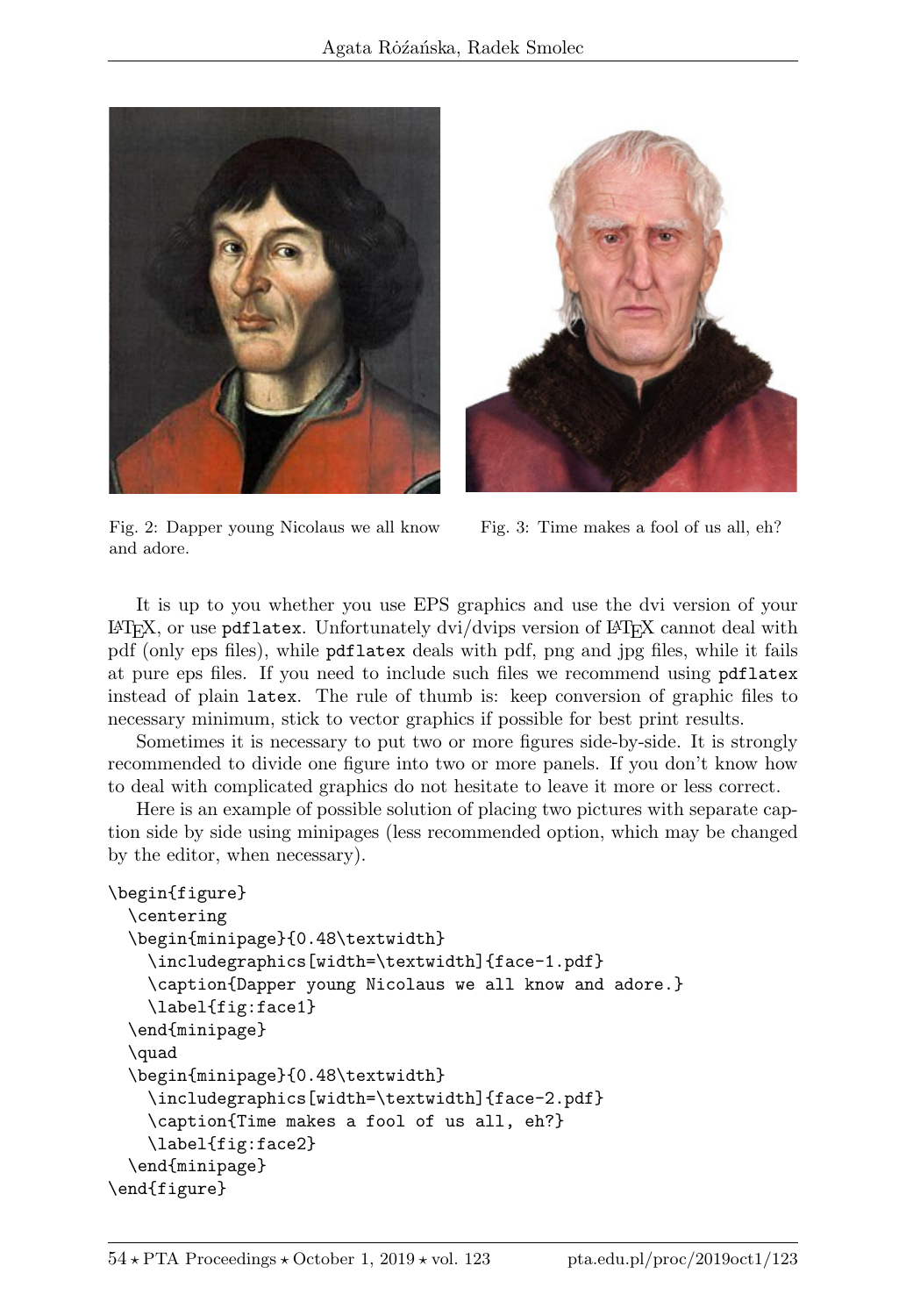## 5 Using tables

An example of table is presented in Tab. 1. It was typeset using:

```
\begin{table}[h]
\caption{Table caption here}
\begin{tabular}{|l|ccr|}
your four rows should be placed here
\end{tabular}
\end{table}
```
This particular table is designed for four columns and four rows. Border lines were defined arbitrarily. The align of the text in columns is defined by letters in  $\begin{equation*}$ {|l|ccr|}, where 1 means left, c – center, and  $r$  – right.

Tab. 1: Fake spectra parameters for A, B, and C model atmospheres. Different combinations of vertical and horizontal lines are used.

| name                                        |                                               |                    |                        |
|---------------------------------------------|-----------------------------------------------|--------------------|------------------------|
| $T_{\rm eff}$ [K]                           | $2.19 \times 10^{7}$                          | $2.20 \times 10^7$ | $2.21 \times 10^7$     |
| $\log g$ [cgs]                              | 14.25                                         | 14.30              | 14.35                  |
| $F$ [erg cm <sup>-2</sup> s <sup>-1</sup> ] | $3.62 \times 10^{-10}$ $4.47 \times 10^{-10}$ |                    | $3.46 \times 10^{-10}$ |

## 6 BiBTeX and bibliographic style

For simplicity, the PAS Proceedings use the A&A and ApJ style for citations. Abbreviations of journal names are taken from  $\texttt{aas\_macros.sty}^2$ .

Please, do not put the literature references directly at the end of the document like that:

#### WRONG:

```
\begin{thebibliography}{}
\bibitem[Copernicus(1543)]{1543droc.book.....C}
Copernicus, N.\ 1543, Norimbergae, Apud J. Petreium, 1543;
[Bruxelles, Culture et Civilisation, 1966],
\end{thebibliography}
```
The correct was is to use the bibtex (natbib) with the bibtex bibliography file yourname.bib:

\bibliography{yourname}

 $^2$ Originally at http://doc.adsabs.harvard.edu/abs\_doc/aas\_macros.sty, but also propagated with this ptapap class.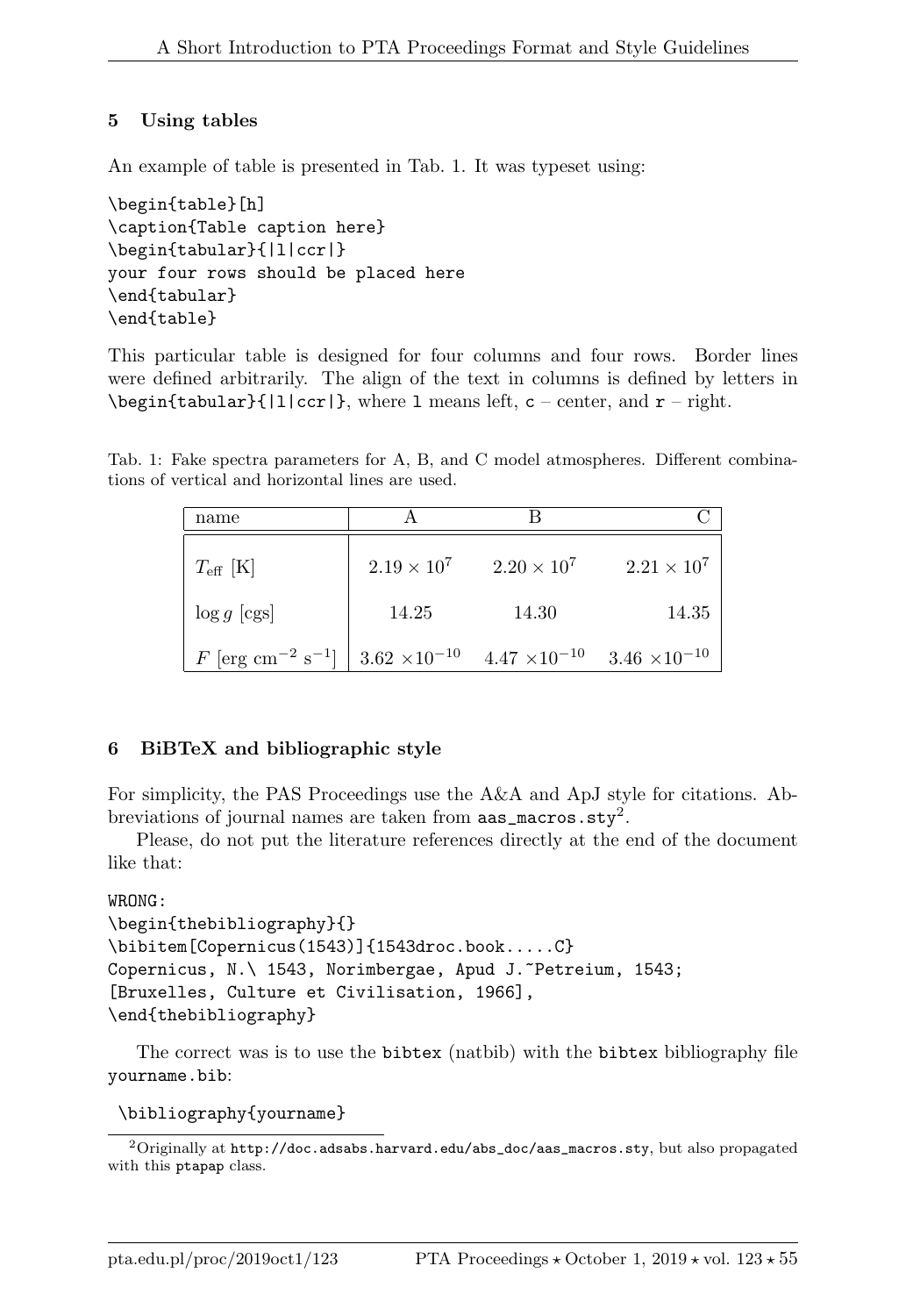In the original version of this document, we use the pta4authors.bib. BiBTeX is nice, because one can easily copy the from the NASA ADS<sup>3</sup>, place it into a file (e.g., yourname.bib) and reuse it many times in different journals and bibliography styles. For example, let your file yourname.bib contain the following entry,

```
@BOOK{1543droc.book.....C,
   author = {Copernicus}, N.},
    title = "{D revolutionibus orbium coelestium}",
keywords = {SOLAR SYSTEM, ASTRONOMY: EARLY WORKS TO 1800},
booktitle = {Norimberger}, Apud J. Petreium, 1543;
            [Bruxelles, Culture et Civilisation, 1966]},
    year = 1543,
   adsurl = \{http://adsabs.harvard.edu/abs/1543droc.book....C\},adsnote = {Provided by the SAO/NASA Astrophysics Data System}
}
```
In the above example, one can cite Nicolaus Copernicus' original edition as Copernicus (1543) with \citet, as well as other references with \citep, if need be (Kepler et al., 1985). If the citation has to appears in brackets, please use \citealt instead of  $\text{citet}$  (like here, Kepler et al. 1985). Please, follow the Internet links<sup>4</sup> to get detailed instructions.

Only for references where the number of authors is less or equal three, the whole list of authors will appear in the list of references in case of any style of citation, for instance: (Shaposhnikov et al., 2003). For the number of authors higher than three, only the first name will appear in the list of references, for instance (Lee et al., 2011)

Please, send us .bib file together with your .tex file. The only .bbl will be not accepted.

### 7 Style guidelines

Here are some simple style rules we would like to keep (no particular order at this point):

- for quotation marks, use single quotation mark: ' and twice the single quotation mark: ". If you use single quotations marks, then use double quotation marks for a quote within a quote (and vice versa),
- do not use colors in Table/Figure captions,
- use Figure, Equation, Table at the beginning of the sentence, but Fig., Figs. (in case of many), Eq., Eqs., Tab., Tabs, in the middle of the sentence,
- write Fig. 1, Eq. 2, not Fig.  $(1)$ , Eq.  $(2)$ ,
- keep numbering of sections (\section, not \section\*),
- keep paragraphs intended,

 $^3\rm{Note}$  in the new ADS the  $\tt{BiBTeX}$  entry for an article can be found under Export Citation link on the left

<sup>4</sup>http://merkel.zoneo.net/Latex/natbib.php